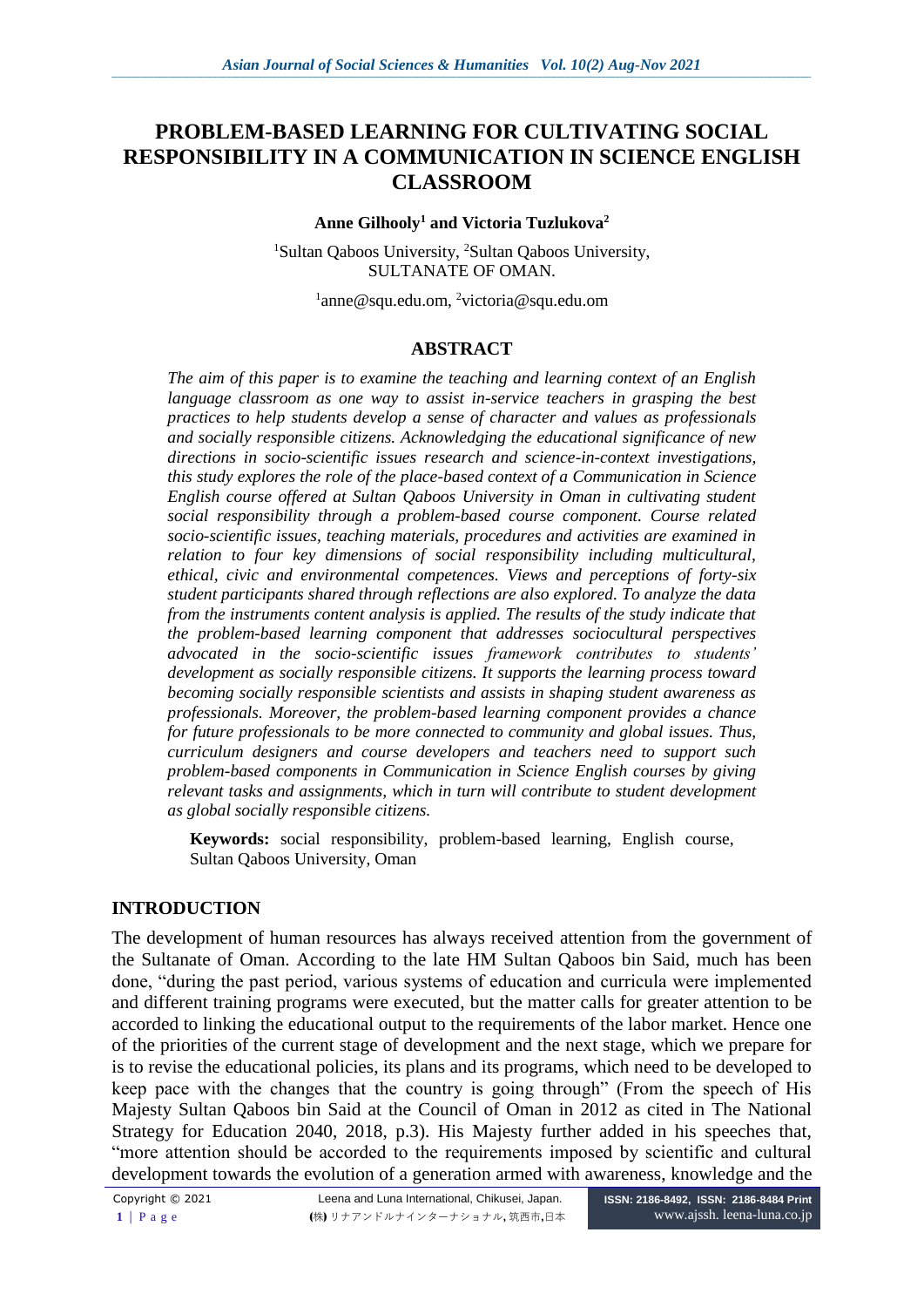abilities required for worthwhile work" (ibid.). Consequently, to enable Omani nationals to contribute to the development of the society and humanity at large, great efforts have been employed in education and training. Special attention has been given to upgrading programs and their continuous development (The National Strategy for Education 2040, 2018).

Integrating a problem-based component in English for Specific Purposes courses at Sultan Qaboos University, specifically a Communication in Science English course, is one of the examples. According to the course outline, this is a content-based course intended to develop reading, writing and speaking skills in academic English of first year undergraduate students in the College of Science and College of Education (LANC 2058 course outline, 2021). Aimed at developing confidence among students in using academic English for Science, the course introduces general science texts for content value and activities designed to enhance students' reading, understanding, comprehension and text interpretation skills, as well as writing and speaking activities that encourage the students to research academic articles related to a topic of choice in general science, take selective notes, paraphrase and produce a report and synthesized summaries using several sources, and express themselves coherently and accurately sharing information on a topic of scientific nature. This integrated language and research course also involves a problem-based learning (PBL) component in which students are expected to solve an ill-structured scientific problem, give a presentation, produce a poster, and write reflections. This component is designed using an inquiry-based approach where learning is team-centered, and students follow a process to find possible solutions to socio-scientific issues. While addressing sociocultural perspectives advocated in a socio-scientific issues (SSIs) framework, the PBL component design and delivery aims to match the university's graduate attributes, according to which Sultan Qaboos University graduates "should relish good citizenship qualities, be conscious of their national identity and be socially responsible, engage in community affairs and be mindful of contemporary issues" (LANC 2058 course outline, 2021, p.2).

Examining the teaching and learning context is one way to grasp the best practices in helping students develop a sense of character and values as professionals and socially responsible citizens. Acknowledging the educational significance of new directions in socio-scientific issues research and science-in-context investigations, what is the role of the problem-based learning component of the English for Science course in the developmental trajectory of Omani students as socially responsible citizens and professionals?

## **LITERATURE REVIEW**

## **Socio-scientific issues framework**

Socio-scientific issues (SSIs) are societal issues which have conceptual or technological connections with science (Sadler, 2004). They are frequently the focus of media reports and create opportunities for all citizens, regardless of background and profession, to interact with science. Common examples of SSIs include climate change, genetic technologies, medical controversies like vaccination, and questions related to energy sources and consumption patterns. The science education community has long embraced the notion of using SSIs as contexts for science learning experiences because of the important role they can play in the development of a responsible citizenry who are able to apply scientific knowledge in keeping with "habits of the mind" (Sadler, 2004, p.514). Negotiating SSIs in the classroom has led to increased ethical sensitivity, argumentation and reflective judgement, with benefits to the capacities of socio-scientific reasoning in students, including dimensions such as complexity, inquiry, perspective taking, skepticism, and the affordances and limitations of science (Zeidler et al., 2019).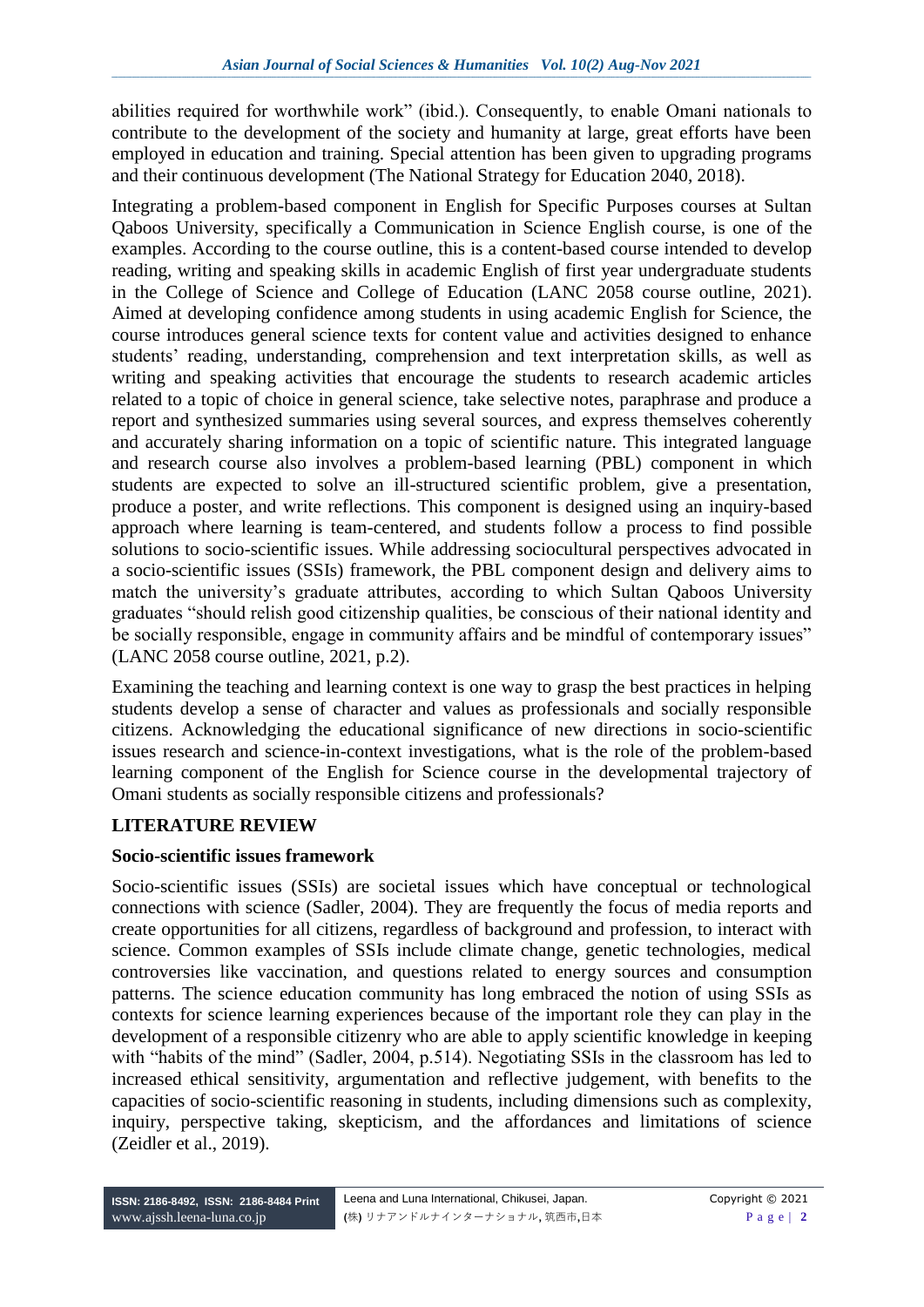The use of a socio-scientific issues (SSI) framework, paying attention to research and practice, in science education has been an important educational practice tool over the last twenty years contextualizing students' learning and connecting this learning to personal, local and global community concerns (Zeidler et al., 2019). It has been argued by many science educators that socio-scientific issues should be included in science classrooms because of their "central role in the development of a responsible citizenry capable of applying scientific knowledge and habits of mind" (Sadler, 2004). Recent contributions to research in socioscientific issues consider a different conceptualization within the socio-scientific reasoning of SSIs, including the primacy of socio-scientific perspective taking and the importance of informal and place-based contexts (Zeidler et al., 2019). To illustrate, according to Zeidler, Herman and Sadler (2019), "thinking ethically, so it seems, allows for bridges to be built between science and non-science areas of study, and subsequently between and among students and the social, material, organic and physical world in which they dwell" (p.3). Michel et al. (2002) emphasize that socio-scientific issues when addressed in the context of a problem-based learning educational approach can also enhance student interest and enthusiasm for learning. Linking an SSI framework and context-based problem-based learning course component to inform English for Specific Purposes (ESP) language practice in the context of the culture of Oman can provide "bridges" in the learning of English, as students need to have knowledge of the ESP content areas. In this way their English class becomes much more than practicing the structures of the target language.

## **Problem-based learning**

Problem-based learning (PBL) "is an instructional (and curricular) learner-centered approach that empowers learners to conduct research, integrate theory and practice, and apply knowledge and skills to develop a viable solution to a defined problem" (Savery, 2006, p.1). This educational approach, which dates back to the1960s, has its origins in the McMaster University Medical School, Canada. Over the past sixty years, the approach has been applied in learning programs at educational institutions across the globe and several different models have emerged (Noordegraaf-Eelens, Kloeg, & Noordzij, 2019).

The problem-based learning approach is viewed as a serious instructional approach with strong philosophical and epistemological foundations (Savery, 2006). As stated by Savery (2006), "critical to the success of the approach is the selection of ill-structured problems (often interdisciplinary) and a tutor who guides the learning process and conducts a thorough debriefing at the conclusion of the learning experience" (p. 1). There is a lot of evidence that suggests the effectiveness of PBL. Many educators consider that increased student interest and motivation can be enhanced through a PBL approach (Michel et al., 2002). Other researchers and educators consider PBL to be instrumental in developing cooperative working skills, communication skills, critical thinking and problem-solving skills (Al Busaidi, Yusuf & Reinders, 2021).

Though relatively recent in English language teaching, PBL, according to Al Busaidi et al. (2021), "has a particularly great potential to aid language acquisition and to emphasize the meaningful use of the language as a tool for communication and problem solving" (p.2). PBL is also considered to be an effective approach to  $21<sup>st</sup>$  century skills teaching and learning, such as, for example, social responsibility. As stated in O'Neill, this approach is active and collaborative, resulting in the integration of ideas, information, and experience (O'Neill, 2012), and, according to Yarbro and Ventura (2019), at the same time engages students in real-world situations.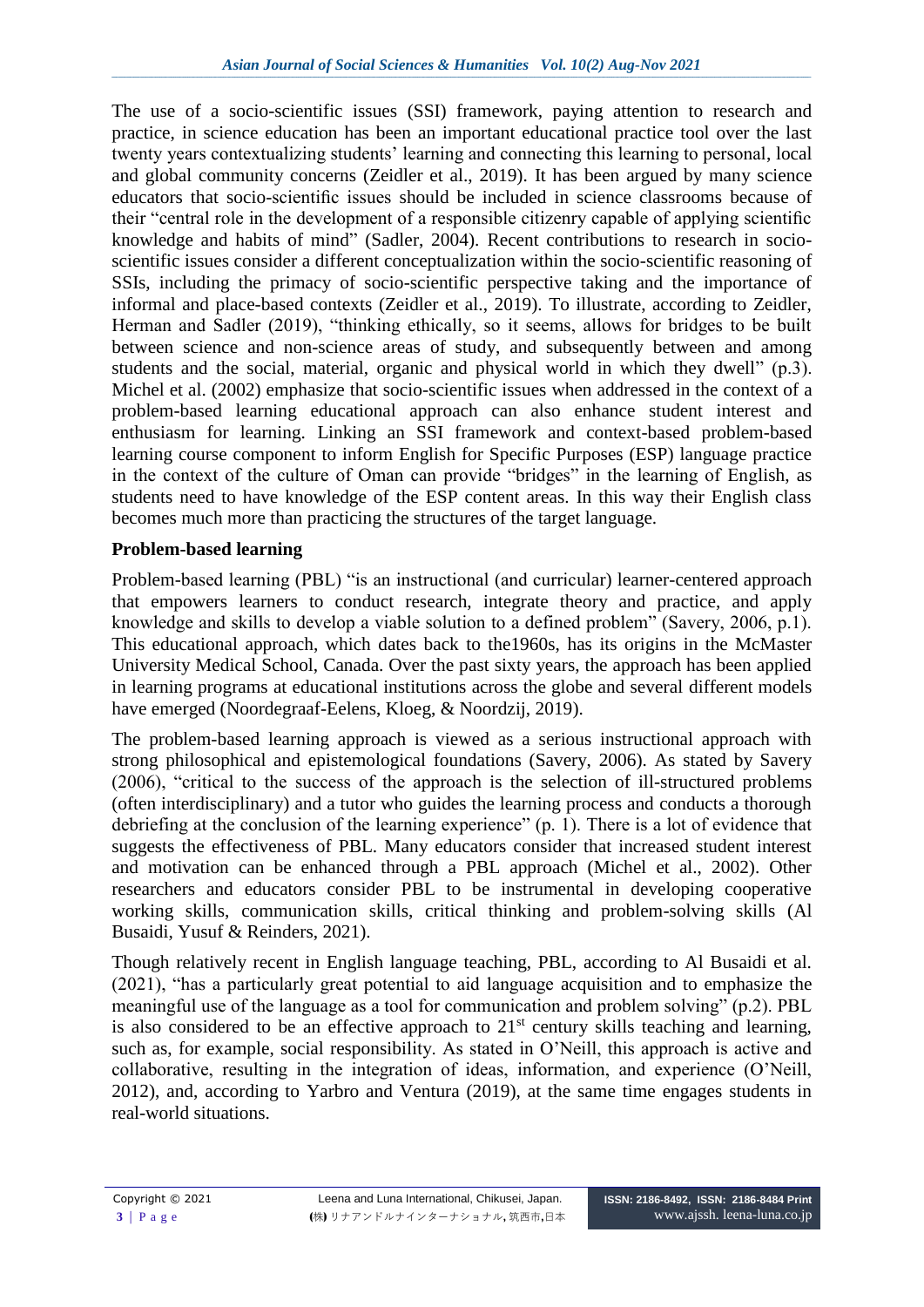#### **Social responsibility**

Social responsibility is "broadly defined as taking responsibility to behave ethically and with sensitivity toward social, cultural, civic, and environmental issues" (Yarbro, & Ventura, 2019, p.4). The concept of social responsibility is being given increased emphasis in all aspects of society, where individuals are expected to do the right thing (Tuzlukova et al., 2020; Venugopala, 2015). This overriding accountability towards the world in which the human-being resides has been explored in many areas. In the corporate world, social responsibility "indicates that business, in addition to maximizing stakeholder value, must act in a manner that benefits the society" (Social responsibility, 2019, n.p.). In the world of science, Frazer and Kornhauser (1986) and Andrzejewski and Alessio, (1998) have argued that teaching social responsibility in science education is important so that there is increased awareness of ethical and social problems and more understanding of the impact on society as a whole when scientific research decisions are made (Andrzejewski & Alessio, 1998; Frazer & Kornhauser, 1986). In a National Research Collaborative report, O'Neill (2012), considers personal and social responsibility outcomes of education to be as follows: "striving for excellence", "contributing to a larger community", and "taking the perspectives of others seriously" (p.46). Such outcomes are rooted in O'Neill's study that indicated that "nearly one-half of students overall strongly agreed that they came to college aware of the importance of contributing to the greater good, but only one-third strongly agreed that the campus had helped them to expand their awareness, to learn the skills necessary to change society for the better, or to deepen their commitment to change society for the better" (p.20). O'Neill (2012) believes that these outcomes require engaged learning experiences, and O'Neill focuses on three areas described as follows: "diversity and perspective-taking experiences; service learning and volunteering; and other engaged learning experiences, such as discussing course content with students outside of class, active and collaborative learning, and integration of ideas, information, and experience" (O'Neill, 2012, p.46).

Yarbro and Ventura (2019), in the context of their teaching, learning and educational research, use their own framework for social responsibility, in their book "Skills for today: What we know about teaching and assessing social responsibility". They have identified four key dimensions of social responsibility competence: multicultural, ethical, civic, and environmental. Multicultural competence is having knowledge and sensitivity towards cultural differences, while ethical competence is about being knowledgeable and aware of ethical standards and issues and applying ethical reasoning while making decisions when situations are ethically ambiguous. Yarbro and Ventura (2019) relate civic competence to being an active citizen who shows understanding and demonstrates action at all levels of society from local to global. Finally, environmental competence is having knowledge about, and concern for environmental issues while engaging in sustainable behaviors. Developing competence in these dimensions of social responsibility will lead not only to successful students, but also to the development of ethical, just and well-functioning societies (Yarbro, & Ventura, 2019). Such development, as supported by research, can be achieved by several strategies "including problem-based learning, case-based instruction, interacting with diverse groups of people, and providing structured opportunities to practice and engage with realworld situations relevant to social responsibility" (Yarbro, & Ventura, 2019, p. 4).

### **STUDY**

Recognizing the educational significance of new directions in socio-scientific issues research and science-in-context investigations, this study explored social responsibility teaching and learning grounded in the context of a Communication in Science English course offered at Sultan Qaboos University in Oman. The specific focus of the study was on how a problem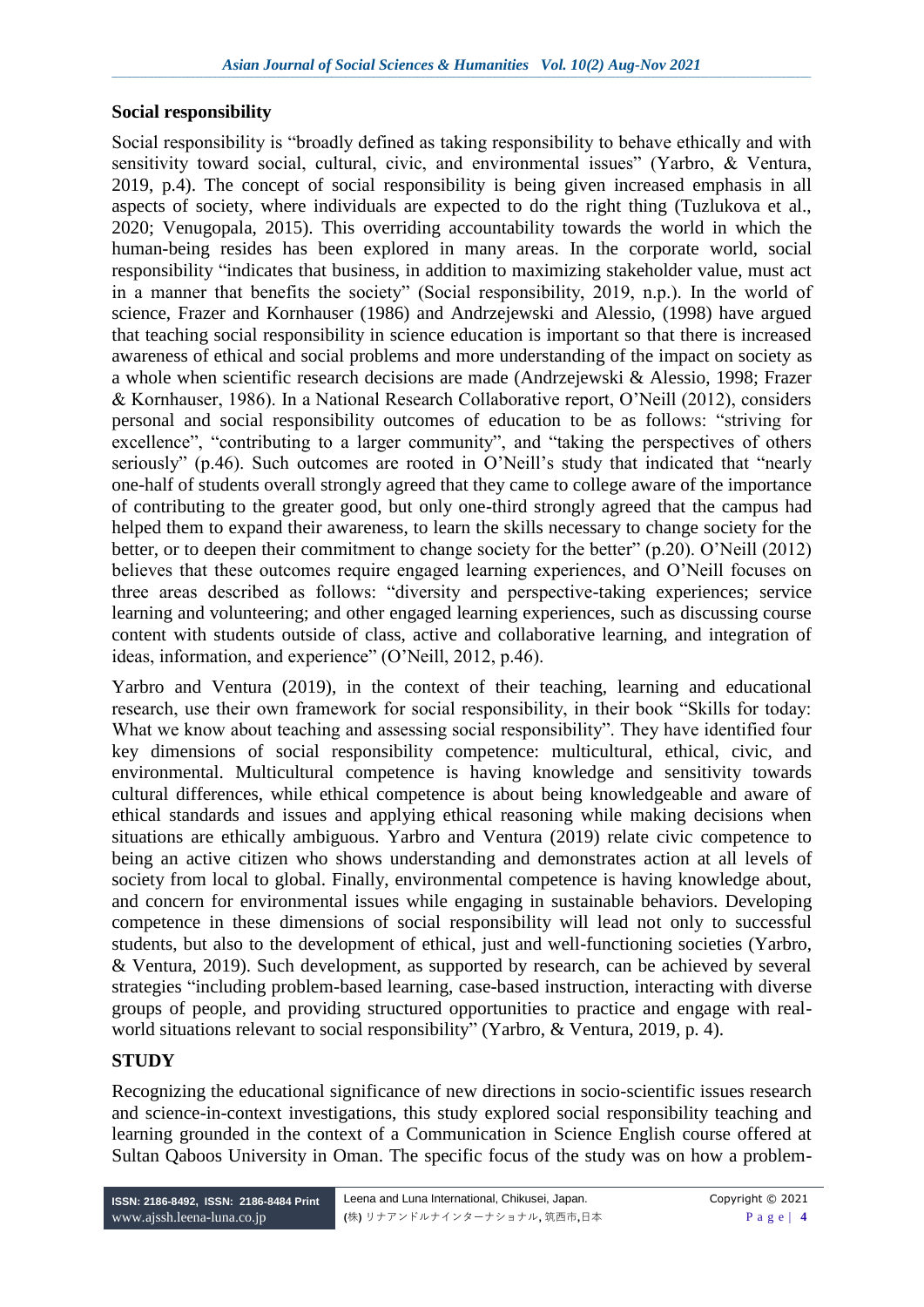based course component of the course is used to cultivate student social responsibility in the English language classroom that supports the socio-scientific issues (SSI) framework and four key dimensions of social responsibility competence.

#### **Context**

The Communication in Science content-based course is integrated with a problem-based learning (PBL) component which follows an enquiry-based approach where learning is teamcentered, and students go through a process to find possible solutions to socio-scientific issues (SSIs) relevant to the local context of Oman. The semester-long project is student selfdirected; and the facilitator guides, provides teaching and learning materials, for example, topic prompts, interview research logs, reflection questions and a reflection rubric, and sets timelines for assessed assignments. All documents are worked on by the team collaboratively in a Google Document and the facilitator is able to see which students need guidance and advice and which ones are progressing independently.

The process includes planning, researching and reflecting with activities and stages set out for the students in their PBL project guide. These stages are as follows: Stage 1 is preplanning, Stage 2 is understanding the problem, Stage 3 is writing a group research proposal, Stage 4 involves conducting the research into solutions, Stage 5 is the presentation of the findings and Stage 6 is reflection. The details of the activities and assignments involved at each stage are as follows: Stage 1 involves the students doing activities involving initial group activities, and students think, discuss and write about their initial thoughts on positive and negative aspects of teamwork and collaboration. They then choose their team members for the project and select a problem they would like to research from a list. Stage 2 is where students share what they already know about their selected problem and do background research into the causes and effects of the problem. At this stage they are expected to do the first assignment where they deliver a mini presentation introducing the problem to the class. All their work is submitted to a Google Drive folder, their research folder for the whole semester. The second assignment is the survey where students create a Google Form with five to eight preliminary questions sent out to a random sample of the Omani population to give students some information of the awareness of this sample population about the problem. The responses are collected and submitted to their research folder. Stage 3, still within the planning stage, is where students write their research proposal. Students review what they have learned from their previous assignments and discuss their plans for researching into ways to mitigate their chosen SSI. The research proposal report has a given structure and students are expected to follow this in their written submission and proposal presentation slide show. The facilitator and the classmates give feedback on the proposal and the presenting team is expected to be knowledgeable about the background of their SSI at this stage. The individuals in the research team write a first reflection based on the Gibbs' (1988) reflective cycle about the preparation and delivery of their research proposal presentation work and how they consider their teamwork is going. This reflection asks the reflector to describe what has happened, to examine their feelings/attitudes related to the work, to give an evaluation and an analysis of the success or any issues encountered, and to come up with an action plan for how a similar situation can be improved on. Once the proposal is approved, students start to conduct their research into finding solutions or ways to mitigate the SSI. This is Stage 4. Students' research for reliable sources is guided by the PBL guide booklet, which gives students information on search engines, websites and online libraries where they can search for relevant information. The students, for the most part, have benefitted from study skills classes in their previous year in the university foundation program, so they already have experience of small research projects. Some students are given further guidance in online research methods as needed or requested. Students annotate and make notes from their sources. They are asked to write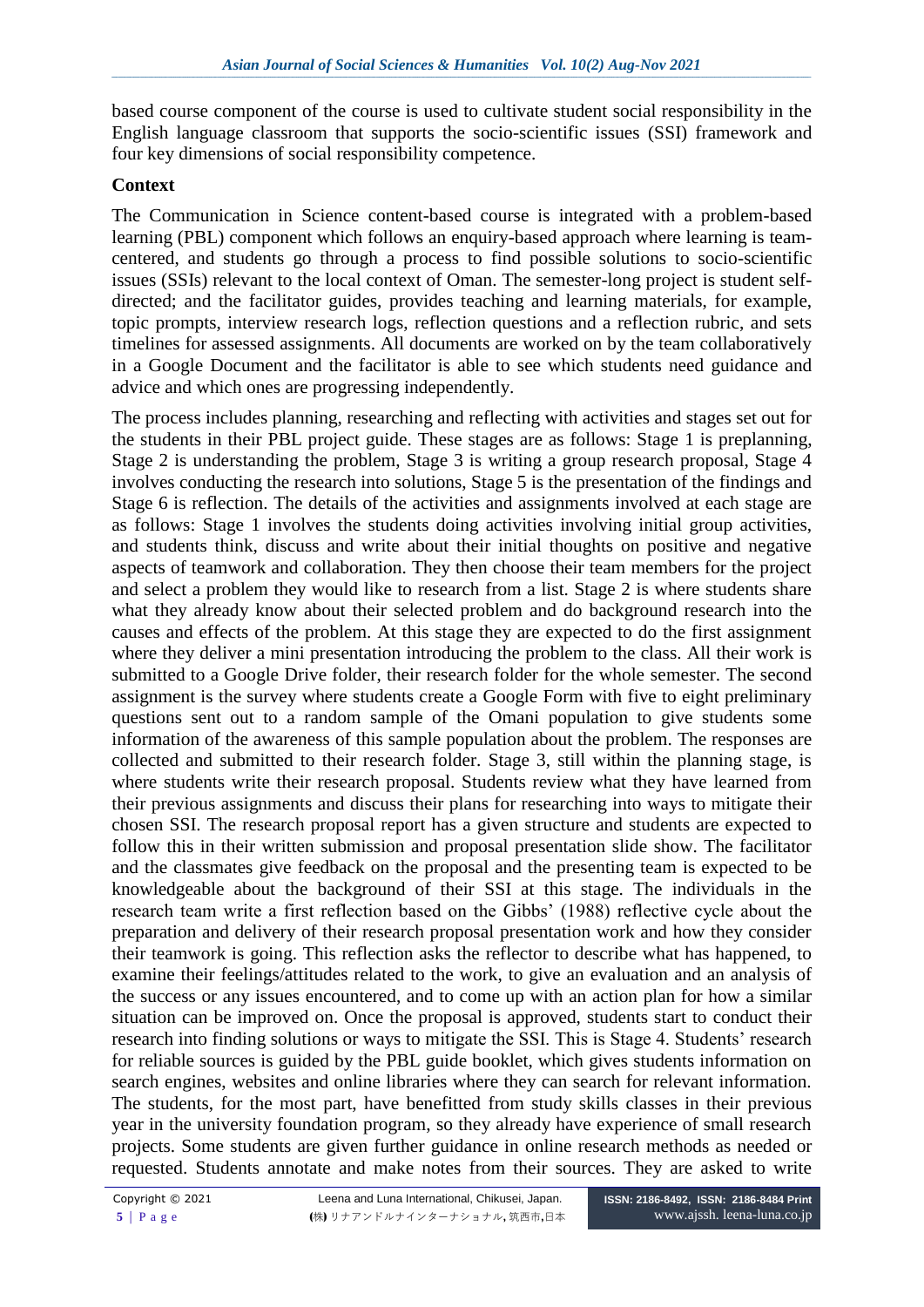questions about possible solutions to the problem, contact an expert and conduct an interview. All their information and answers is recorded and added to their research folder. The next assignment is for each individual team member to use their notes from the team's collected sources, including the interview, in order to write a summary paragraph about a possible feasible solution to, or way to mitigate, the SSI in the local context of Oman. In Stage 5 students collate all their findings into a scientific poster and present the poster with their findings in a public exhibition either in person or online. Finally, Stage 6 is the second reflection where students reflect individually about the last two stages of the poster preparation and the final poster presentation.

## **METHODOLOGY**

To examine the curriculum design, practice and experiences of social responsibility teaching and learning in the place-based context of a Communication in Science English course through a problem-based course component and provide detailed descriptions, a qualitative research paradigm was used (Coyle, 2007) in this study. Particular attention was given to course related socio-scientific issues, teaching materials, procedures and activities. These were examined in relation to four key dimensions of social responsibility including multicultural, ethical, civic and environmental competences (Yarbro, & Ventura, 2019). In addition, to study practices that are currently in place, excerpts from forty-six participants' reflections who shared their individual experiences through their responses and personal stories were explored. Content analysis was applied to examine trends and patterns in the data from the instruments, in relation to the four key dimensions of social responsibility. The goal of this content analysis is "to provide knowledge and understanding of the phenomenon under study" (Downe-Wamboldt, 1992, p. 314).

## **RESULTS AND DISCUSSION**

The first and the most important finding is that the PBL component of the Communication in Science course is shown to be "striving for excellence", "contributing to a larger community", and "taking the perspectives of others seriously" (O'Neill, 2012, p.46). This course component, as revealed in the study through students' reflections and positive responses towards the integration of the PBL, is engaging and learning experience centered. Such engaged learning experiences, similar to O'Neill's (2021) study results, involve discussing course content with students outside of class, active and collaborative learning, and integration of ideas, information, and experience.

Furthermore, the study revealed the focus of the course's PBL component on all four key dimensions of social responsibility competences and behaviors outlined in Yarbro & Ventura's, 2019 publication. In more detail, the examination of the course related socioscientific issues, teaching materials, procedures and activities clearly indicates a PBL component focus on multicultural competence where one behavior, as described in Yarbro and Ventura (2019), is "seeking out opportunities to work with people who have different backgrounds and perspectives" (p.9). This competence is encouraged in the PBL course component where there is extensive use of research papers and articles, written by authors, from different regions and cultures about global, regional and local issues. Student participant 6, for example, noted that, team members '*find the information easy and in trusted sites because robots have become the focus of importance in this century, there are many articles about them on the Internet*.' Students in a different research team, as reported in participant 12 reflections, when researching the problem of the increase in ocean-microplastics, accessed articles which focused on the expeditions of a French not- for- profit organization researching the problem and different ways of mitigating the issue. Such research activities into what is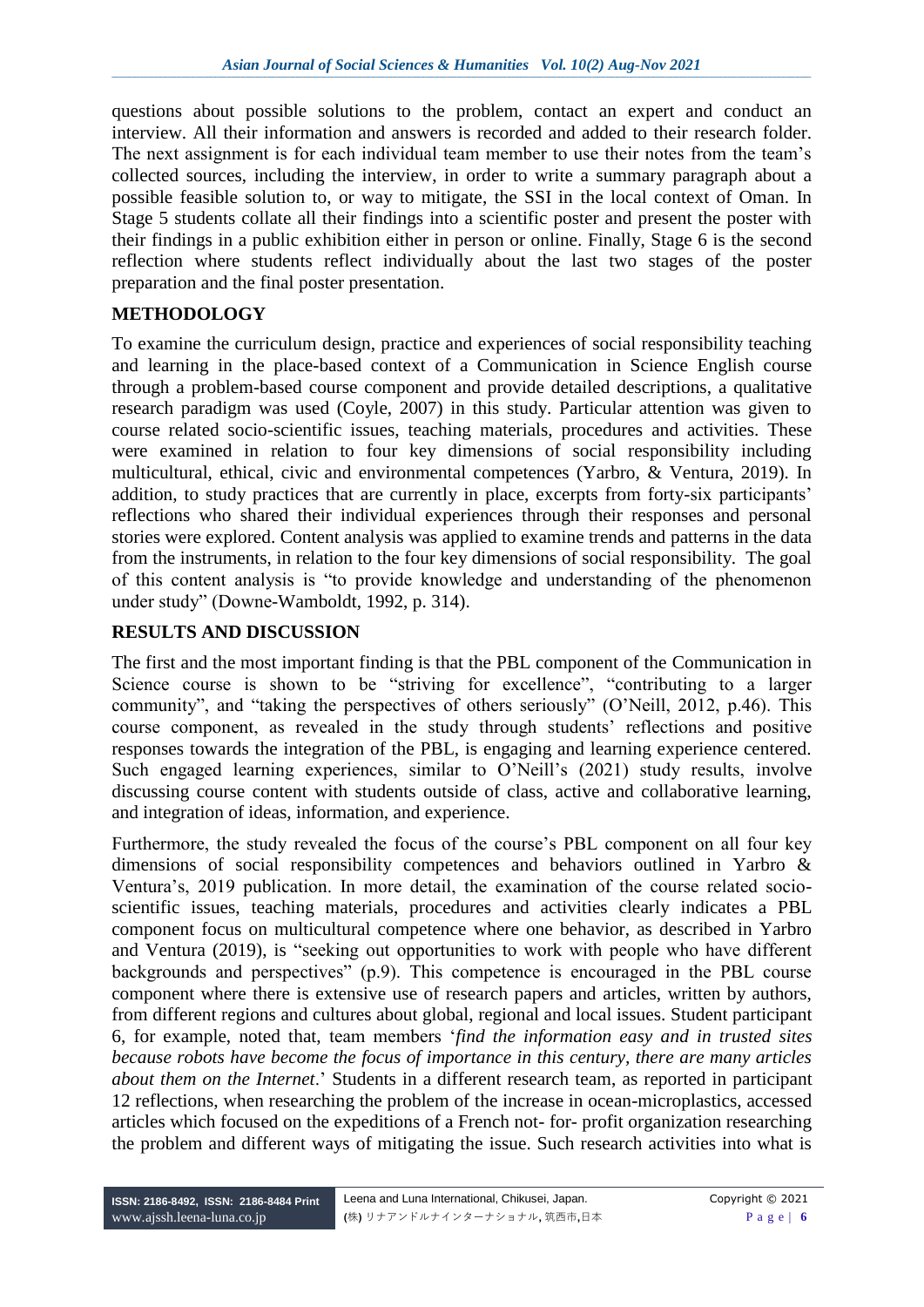happening globally can be seen as an indicator of the development of multicultural competence in our students. It can also be noted that there is another trend which has been revealed as influential for this competence in this teaching and learning context. That is that the majority of facilitators of the PBL project are from different ethnic backgrounds bringing multicultural perspectives to the students' learning. These facilitators help students validate different approaches in researching socio-scientific issues and understand them. Also, when researching for ways to mitigate their chosen socio-scientific issues in Oman, students spend time examining and discussing with the facilitators various possibilities used in different cultures and countries, and the feasibility of applying these in the local context.

The results of the study indicate that the second competence integrated in the PBL course component involves being "knowledgeable about relevant ethical standards within one's field" as well as being able to "recognize the ethical aspects of a situation" (Yarbro and Ventura, 2019, p.9) and being able to apply that ethical reasoning. In the Communication in Science class context, students are required to carry out responsible research conduct, for example, acquiring knowledge ethically by using correct citation styles, applying appropriate interview techniques and organizing the research according to international standards. This can be illustrated by the commentary of study participant 3 who referred to the importance of appropriate research organization, when s/he noted that s/he '*learned from the last time to stick to time and not waste it on something that is not so important. It is also important to use time in an organized manner for each part of the project, by making a schedule that includes all the work*'. Participant 7 also realized the importance of accuracy in research noting that, s/he '*felt that choosing the information that we will focus on was difficult because we must choose accurate information, so we stopped on each website and checked its accuracy.'*

The third identified competence is civic with one of the behaviors being "participation in community organizations" (Yarbro and Ventura, 2019, p.9). According to the course outline, in the context of the Communication in Science course, students are working collaboratively in PBL teams and also together with experts in the field, whom they interview, to discover ways to mitigate a particular socio-scientific issue which is affecting Oman. Throughout the project students are thinking, discussing, researching, writing and presenting collaboratively. As described by student participant 1, '*working with a team allows us to benefit from the opinions of team members, which contributes to increasing the quality of the final work*'. Participant 2 noted the '*unrestricted exchange of ideas, and mutual assistance" and "practicing how to work together with others made this project extremely worthwhile*'. While participant 4 commented in the first reflection that s/he '*was both surprised and happy because the group did well because of overcoming the problems faced with cooperation and assistance*'. However, the same participant also noted in reflection 2 that s/he '*wasted a lot of time because the group was not disciplined in time to deliver. In coming times, I will make sure to alert group members about time and cooperation*'.

The fourth competence that attends to student development as socially responsible citizens and professionals includes being able to identify how "current environmental issues are relevant to one's field" (Yarbro and Ventura, 2019, p.10). The results of the study clearly indicate that this key component of social responsibility is also in the focus of Communication in Science course. In the course, for example, the topics, tasks and assignments are based on finding ways to mitigate a socio-scientific issue in the local context. All students are studying a variety of science majors in the College of Science and the SSI topics reflect these diverse majors, but all topics are connected with ethical, civic and environmental social responsibility competences, for example, pesticides and fertilizers, ghost fishing, Oman energy after petroleum, vehicle emissions, ocean micro plastic pollution, robots and people and a recent addition, rapid vaccine development in an emergency public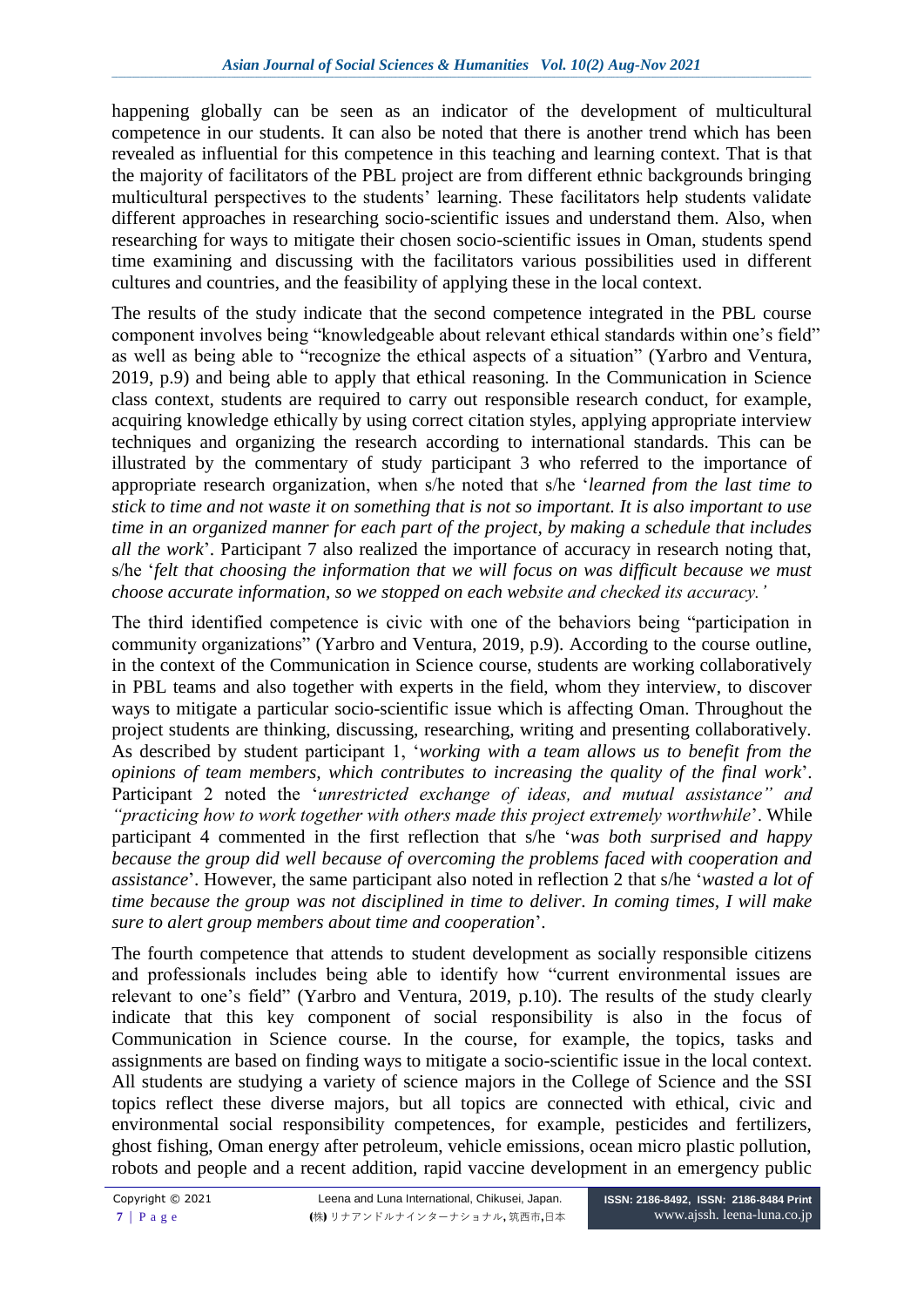health situation. This connection with the development of social responsibility competences can be exemplified by an excerpt from the reflections of participant 2 who noted that s/he '*tried to give convincing and suitable solutions which may help to stop this problem'.* S/he further explained that also, s/he '*searched for some ideas and plans could scientists use to reduce the dangers of this problem'* and s/he *'really wishes that this problem disappears in the future do not kill more marine organisms*'. Participant 7 also showed raised awareness of the importance of the same SSI stating that, s/he *'enjoyed the part of reading about the problem because of learning new things'.* Participant 4 pointed out personal importance of the problem s/he researched and noted that s/he *'will research and read as much as s/he can to obtain information that will help me in the research.*' Participant 1, in reflection 2, stated that if s/he *'could go back in time, s/he will choose this problem again because s/he was happy to search and work on a big problem and telling the student and society about this problem, and sadly most of them didn't hear about it at all'.* S/he also talked about challenges: '*Among the challenges we faced, some of the students asked questions out of our topic maybe because they didn't hear about the problem before, and they didn't understand the problem well. But we were happy to explain the problem to the student and telling them about its effects and causes, I was very gladdened because we told them about a new problem, and this will contribute to solving it'.* In this way, as emphasized in Al-Busaidi et al. (2021), "students are engaged in exchange of meaning, discussion of possible causes and solutions, and reaching agreements" (p.3), and develop as socially responsible individuals.

### **CONCLUSIONS**

The results of the study indicate that the problem-based learning component that addresses sociocultural perspectives advocated in the socio-scientific issues (SSIs) framework contributes to students' development as socially responsible citizens. It supports the learning process toward becoming socially responsible scientists and assists in shaping student awareness as professionals. Moreover, the problem-based learning component that incorporates four key competences of social responsibility provides a chance for future professionals to be more connected to community and global issues.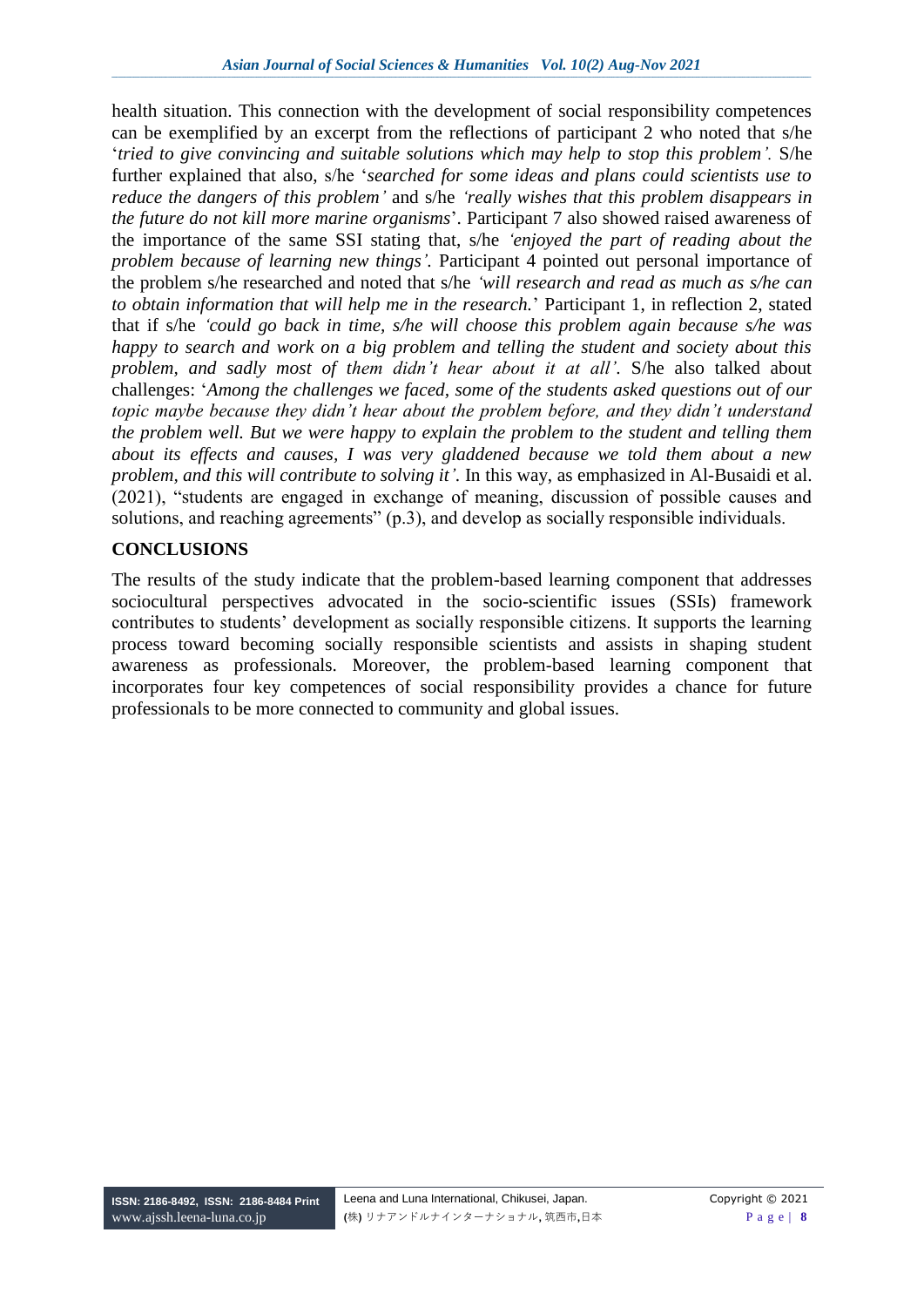#### **REFERENCES**

- [1]. Abreu, A. & Pedrotti, M. (2019). Microplastics in the oceans: the solutions lie on land. *Field Actions Science Reports*, Special Issue 19. Retrieved September 14, 2021, from [http://journals.openedition.org/factsreports/5290.](http://journals.openedition.org/factsreports/5290)
- [2]. Al Busaidi, S., Yusuf, T. & Reinders, H. (2021). A model for implementing problem-based language learning: Experiences from a seven-year journey. *International Journal of Learning, Teaching and Educational Research*, 20(1), 1-21. Retrieved September 13, 2021, from [https://www.ijlter.org/index.php/ijlter/article/view/2768/pdf.](https://www.ijlter.org/index.php/ijlter/article/view/2768/pdf)
- [3]. Andrzejewski, J. & Alessio, J., (1998). Education for global citizenship and social responsibility. *Progressive Perspectives 1998-1999 Monograph Series*, John Dewey Project on Progressive Education, College of Education and Social Services, University of Vermont. Retrieved August 31, 2021, from [www.uvm.edu/~dewey.](http://www.uvm.edu/~dewey)
- [4]. Clausen, N. (2018, February16-19). *PBL and learning social responsibility*. (Paper presentation). PBL for the Next Generation: Blended active learning technology and social justice conference, Santa Clara, California, USA http://pbl2018.panpbl.org/wp-content/uploads/2018/02/PBL-and-learning-of-socialresponsibility.pdf.
- [5]. Coyle, N. (2007). Qualitative research: What this research paradigm has to offer to the understanding of pain. *Pain Medicine*, 8 (3), 205–206.
- [6]. Downe-Wamboldt, B. (1992). Content analysis: Method, applications, and issues. *Health Care for Women International*, 13, 313-321.
- [7]. Frazer, M.J., & Kornhauser, A. (1986) *Ethics and social responsibility in science education.* Pergamon Press, Fairview Park, Elmsford, NY 10523
- [8]. Gibbs, G. (1988). *Learning by doing: A guide to teaching and learning methods*. London: Further Education Unit.
- [9]. LANC2058 course outline (2021). Retrieved August 29,2021, from [https://www.squ.edu.om/Portals/35/xBlog/uploads/2021/2/23/Spring2021CourseOut](https://www.squ.edu.om/Portals/35/xBlog/uploads/2021/2/23/Spring2021CourseOutline2058CommunicationinScience.pdf) [line2058CommunicationinScience.pdf.](https://www.squ.edu.om/Portals/35/xBlog/uploads/2021/2/23/Spring2021CourseOutline2058CommunicationinScience.pdf)
- [10]. Michel, M.C., Bischoff, A., zu Heringdorf, D. et al. (2002). Problem- vs. lecturebased pharmacology teaching in a German medical school. *Naunyn-Schmiedeberg's Arch Pharmacol*, 366, 64–68. Retrieved September 1, 2021, from [https://doi.org/10.1007/s00210-002-0570-x.](https://doi.org/10.1007/s00210-002-0570-x)
- [11]. Noordegraaf-Eelens, L., Kloeg, J. & Noordzij, G. (2019). PBL and sustainable education: addressing the problem of isolation. *Advances in Health Science Education*, 24, 971–979. Retrieved September 1, 2021, from [https://doi.org/10.1007/s10459-019-09927-z.](https://doi.org/10.1007/s10459-019-09927-z)
- [12]. O'Neill, N. (2012). *Promising practices for personal and social responsibility: Findings from a national research collaborative*. Washington, DC: Association of American Colleges and Universities.
- [13]. Sadler, T. D. (2004). Informal reasoning regarding socioscientific issues: A critical review of research. *Journal of Research in Science Teaching*, 41, 513-536.